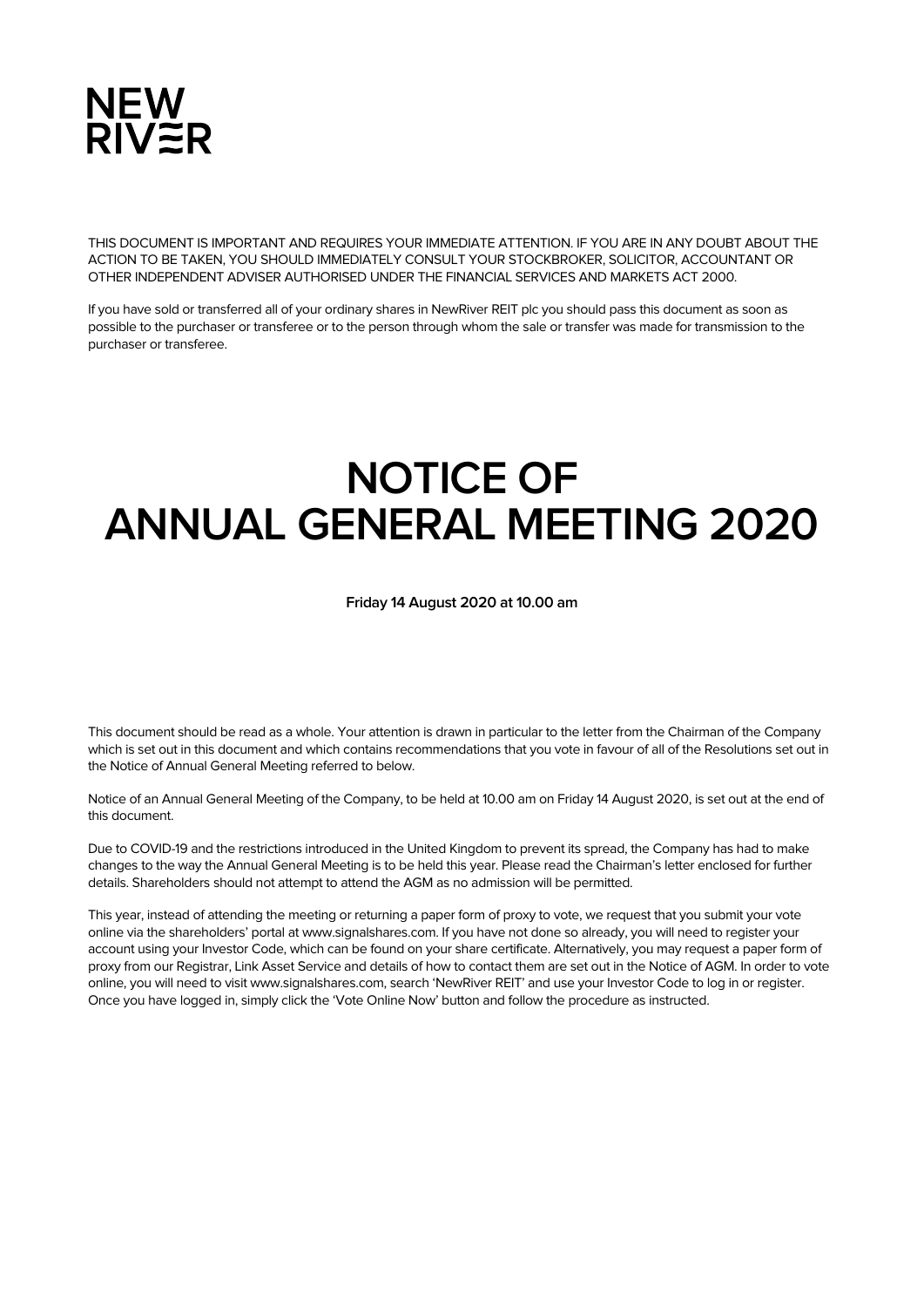# NEW<br>RIV≊R

## NEWRIVER REIT PLC

(a company incorporated in England & Wales with registered number 10221027)

Directors: Margaret Ford (Chair) Kay Chaldecott Mark Davies Allan Lockhart David Lockhart Alastair Miller Colin Rutherford

> Registered office: 16 New Burlington Place London W1S 2HX

> > 7 July 2020

# **Dear Shareholder,**

# **NOTICE OF ANNUAL GENERAL MEETING**

This document contains the notice of the Annual General Meeting ("AGM" or "Annual General Meeting") of NewRiver REIT plc (the "Company") and the resolutions to be proposed at the AGM (the "Resolutions"), which is to be held on Friday 14 August 2020 at 10.00 am.

#### **Arrangements for the Annual General Meeting in light of COVID-19**

Given the unprecedented circumstances surrounding the COVID-19 epidemic, the board of directors of the Company (the "Board" or "Directors") has decided to put in place contingency arrangements that mean the AGM will not follow its usual format. In so doing, the Board is relying on the provisions of the Corporate Insolvency and Governance Act 2020, which came into force on 26 June 2020. Only the statutory formal business (consisting of voting on the resolutions proposed in the Notice of AGM) required to meet the minimum legal requirements will be conducted at the AGM. The AGM will therefore proceed as set out below:

- the AGM will be held virtually via videoconference, there will therefore be no place of meeting;
- there will be no presentation at the AGM:
- shareholders cannot attend the meeting in person, there will therefore be no opportunity to ask questions of the Board at the meeting (although there will be an opportunity to ask questions in advance of the meeting and further information in relation to this is given below);
- the votes on the resolutions to be proposed at the AGM will be conducted on a poll; and
- the results of the proxy votes will be published immediately following the conclusion of the AGM by way of a stock exchange announcement and on the Company's website.

Based on the UK Government guidance available at 6 July 2020, being the latest practicable date prior to the publication of this document, it is unlikely that Covid-19 will have been eradicated or be fully under control by Friday 14 August 2020, being the date of the Company's AGM. Therefore even if the restrictive measures are eased or removed such that the Company could hold a physical meeting, the Company intends to hold its AGM in the manner outlined above. The current situation is however fluid and subject to change so shareholders are asked to please check our website at www.nrr.co.uk for any additional announcements which may be made in connection with the AGM. Should a shareholder have a question concerning any of the business being dealt with at the AGM that they would have raised at the AGM, we encourage you to send it by email to info@nrr.co.uk. We will aim to respond to any questions received by noon on 12 August 2020, by publishing our answers on our website before the AGM. If we are unable to provide a full response to questions before the AGM, we will update the website as soon as possible after the AGM.

# **Business at the Annual General Meeting**

Details of the items of business to be proposed at the AGM are set out below.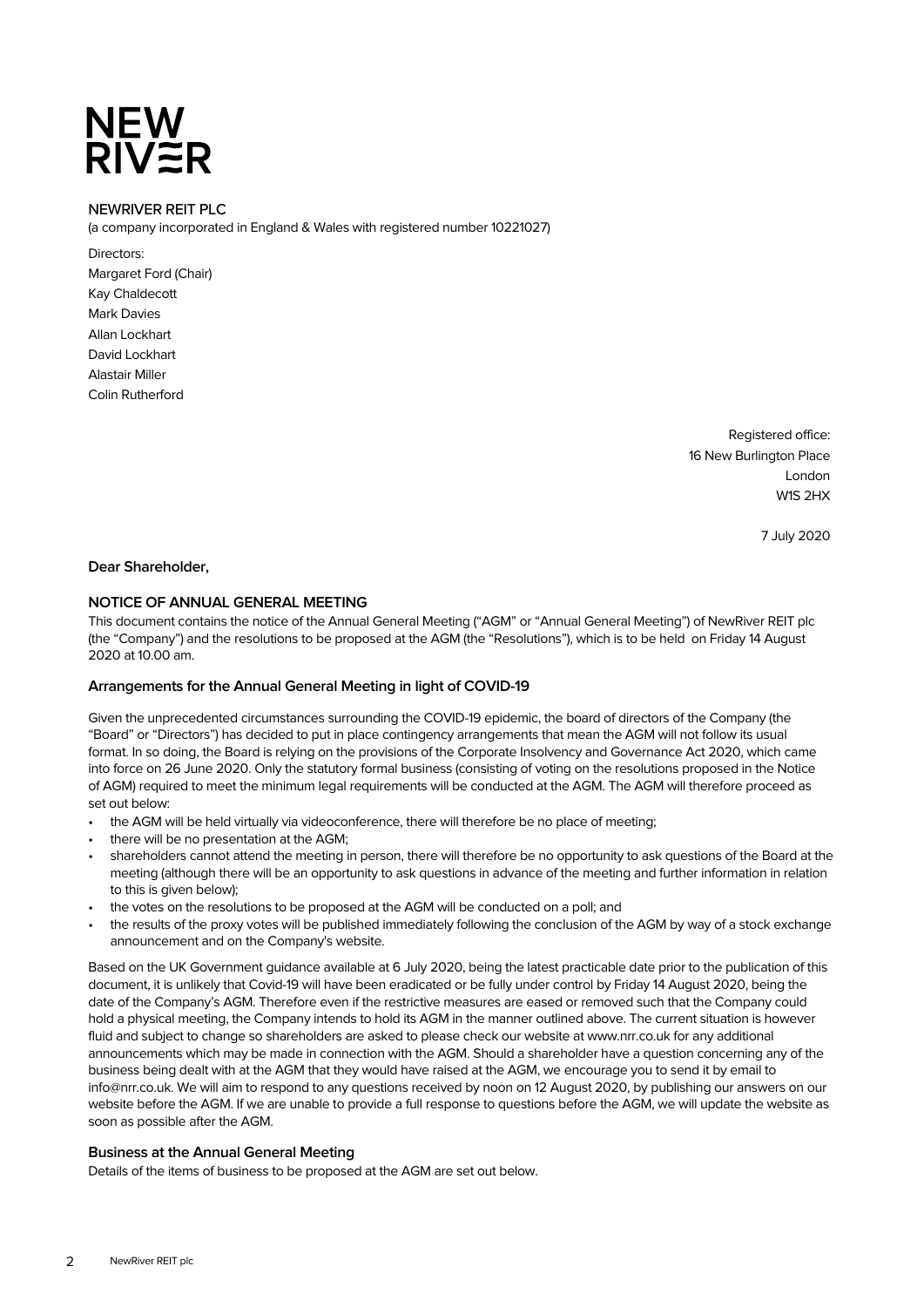# **Ordinary business**

#### Resolution 1 – The Directors' Report, Auditor's Report and Financial Statements

Resolution 1 relates to the receipt of the Directors' Report and the Auditor's Report and the Financial Statements for the year ended 31 March 2020.

Under the provisions of the Companies Act 2006 the Company is required to put an ordinary resolution to shareholders to receive the Report of the Directors, the Auditor's Report and the Financial Statements on an annual basis.

#### Resolution 2 – Directors' Remuneration Report

Resolution 2 is an ordinary resolution to approve the Annual Remuneration Report contained within the Company's 2020 Annual Report, which states how the Company has remunerated its directors. Section 439 of the Companies Act 2006 requires UKincorporated listed companies to put their Annual Remuneration Report to an advisory vote. As the vote is advisory, it does not affect the actual remuneration paid to any individual Director. The Annual Remuneration Report is set out in full on pages 100 to 108 of the 2020 Annual Report.

#### Resolutions 3 to 8 – Re-election of Directors

Resolutions 3 to 8 deals with the re-election of the Directors. David Lockhart has informed the Board of his decision to step down as Executive Deputy Chairman and not to seek re-election to the Board at the forthcoming AGM. The remaining Directors of the Company are all putting themselves forward for re-election, in line with the requirements of the UK Corporate Governance Code. As Chairman, I am satisfied that, following a continuous process of evaluation, each Director standing for re-election continues to perform their role effectively and makes a valuable contribution to the Board's deliberations and continues to demonstrate the requisite level of commitment.

Led by the Senior Independent Director, the Non-Executive Directors met without me, as Chairman, present to consider my performance. They are satisfied that I am performing effectively and demonstrate commitment to the role.

Kay Chaldecott, Alastair Miller and Colin Rutherford are considered by the Board to be independent for the purposes of the UK Corporate Governance Code. As Chairman, I was considered as independent on appointment.

The Board supports and recommends the proposed re-elections.

The skills, experience and contribution of each of the Directors are set out on pages 8 to 10 of this document. Each of these Directors are important to the long-term success of the Company.

#### Resolutions 9 & 10 – Re-appointment and Remuneration of Auditor

PricewaterhouseCoopers LLP ('PwC') have expressed their willingness to continue to act as the Auditor of the Company. Resolution 9 proposes PwC's re-appointment and Resolution 10 authorises the Audit Committee to determine the corresponding remuneration.

#### Resolution 11 - Authorisation to pay interim dividends

Resolution 11 is to authorise the Directors to declare and pay all dividends of the Company as interim dividends and for the last dividend referable to a financial year not to be categorised as a final dividend that would ordinarily be subject to Shareholder approval.

In March 2020, the decision was taken not to pay a fourth quarter dividend due to the impact of COVID-19 on the Company's operations. We took the decision that in this time of unprecedented disruption and uncertainty, our focus should be on managing cash resources very carefully and maintaining liquidity in the business. Uncertainty still remains as to the impact of COVID-19 on our performance and so the Board has also decided not to pay a dividend in respect of the first quarter of FY21. It is our firm intention to resume dividend payments as quickly as possible, when conditions allow. The Company wishes to have the flexibility to pay dividends quarterly when conditions allow. In the past quarterly dividends have been declared as "interim" dividends. The alternative to paying interim dividends would be to declare interim dividends with the proposed last dividend in the year being proposed as a "final" dividend.

A final dividend, however, would require shareholder approval which would delay the payment. To avoid this potential delay, the Company wishes to have the flexibility to enable the Company to pay all of its dividends as "interim" dividends and for the last dividend not to be categorised as a "final" dividend that would ordinarily be subject to shareholder approval.

#### **Special business**

#### Resolution 12 – Directors' Remuneration Policy

The Directors' Remuneration Policy was last approved by the Company's shareholders at the AGM held in 2017. As it is a requirement of the Companies Act 2006 for the Directors' Remuneration Policy to be submitted for a binding vote at the third AGM after the adoption of the previous policy the proposed new Directors' Remuneration Policy as contained on pages 91 to 99 of the 2020 Annual Report is being presented for approval at the AGM this year.

## Resolution 13 – Authority to allot shares

This Resolution will be proposed as an ordinary resolution and it empowers the Directors for the purposes of section 551 of the Companies Act 2006 to allot new shares and grant rights to subscribe for, or convert other securities into, shares of the Company up to £1,020,494 in nominal amount, being one-third of the total issued share capital of the Company, as at 6 July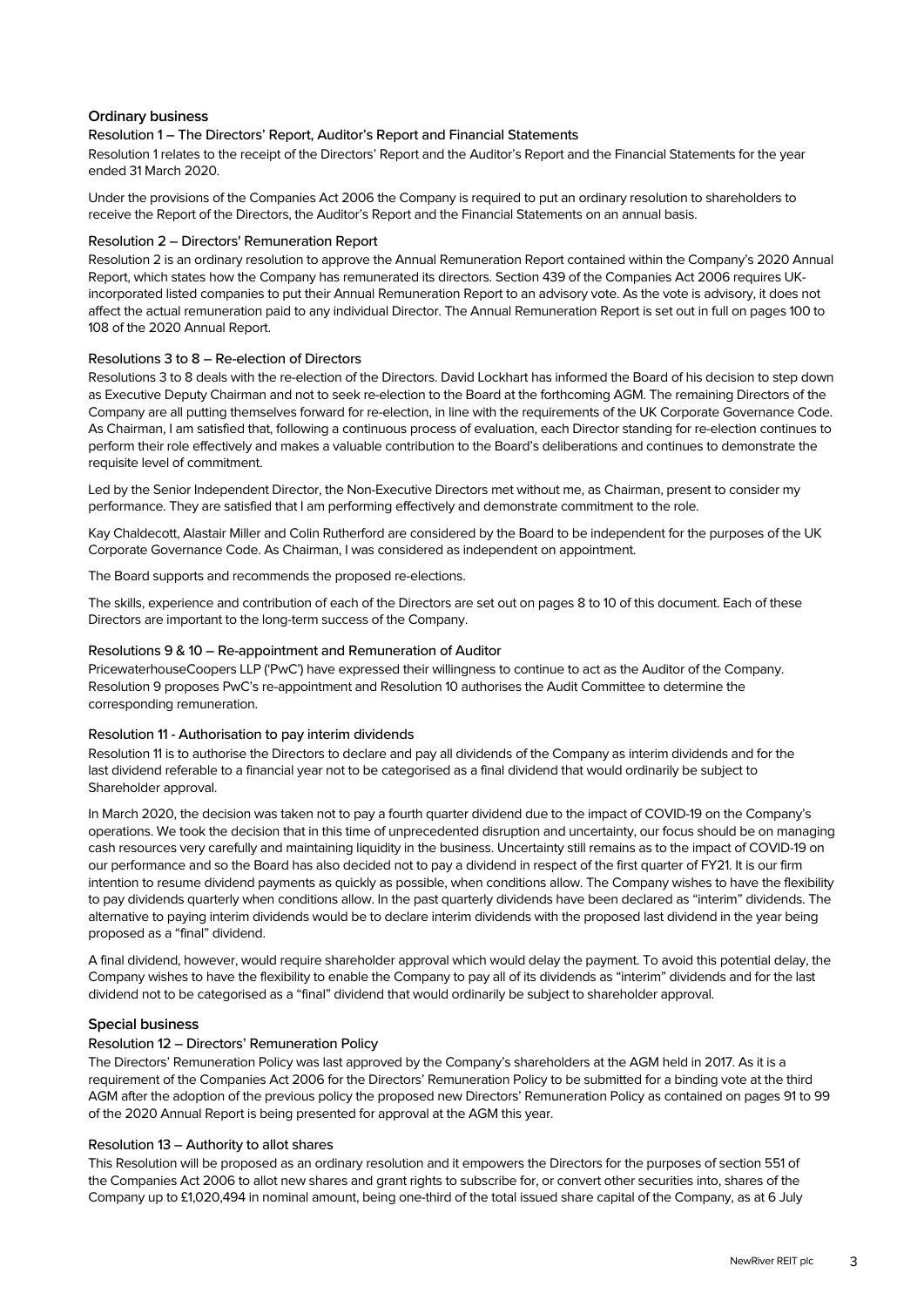# NOTICE OF ANNUAL GENERAL MEETING 2020

2020, (being the latest practicable date prior to the publication of this notice). If the resolution is passed, the authority will expire on 14 November 2021 or at the end of the Company's Annual General Meeting in 2021, whichever is the earlier.

Under current UK institutional shareholder guidance, a UK listed company may seek authority to issue further shares up to an aggregate of two-thirds of its current issued share capital for a fully pre-emptive rights issue. While the Company has no present intention to issue further ordinary shares other than in connection with the Company's scrip dividend scheme and the share option schemes operated by the Company, the Directors believe that it should have the flexibility to issue the additional shares should the right circumstances present themselves to warrant such an issue.

## Resolution 14 – Disapplication of statutory pre-emption rights

Resolution 14 will empower the Directors to allot shares of the Company and/or to sell shares held by the Company as treasury shares for cash as if section 561 of the Companies Act 2006 did not apply to any such allotment or sale:

- a) in connection with a rights issue or other pre-emptive offer to existing shareholders;
- b) otherwise than in connection with a rights issue or other fully pre-emptive offer to existing shareholders, up to a maximum nominal value of £153,074 representing 5% of the total issued share capital of the Company (excluding any shares held in treasury), as at 6 July 2020 (being the latest practicable date prior to the publication of this notice).

If the resolution is passed, the authority will expire on 14 November 2021 or at the end of the Company's Annual General Meeting in 2021, whichever is the earlier. The Company intends to adhere to the provisions in the Pre-Emption Group's Statement of Principles and not to allot shares for cash on a non pre-emptive basis pursuant to the authority in Resolution 13:

- a) in excess of an amount equal to 5% of the total issued ordinary share capital of the Company (excluding any shares held in treasury); or
- b) in excess of an amount equal to 7.5% of the total issued share capital of the Company (excluding any shares held in treasury) within a rolling three-year period, without prior consultation with shareholders.

# Resolution 15 – Disapplication of statutory pre-emption rights

Resolution 15 will empower the Directors, in addition to the authority to be granted pursuant to Resolution 14 to allot shares of the Company and/or to sell shares held by the Company as treasury shares for cash as if section 561 of the Companies Act 2006 did not apply to any such allotment or sale and is:

- a) limited to the allotment of equity securities or sale of treasury shares up to a maximum nominal value of £153,074; and
- b) to be used only for the purposes of financing (or refinancing, if the authority is to be used within six months after the original transaction) a transaction which the Directors determine to be an acquisition or other capital investment of a kind contemplated by the Statement of Principles on Disapplying Pre-Emption Rights most recently published by the Pre-Emption Group prior to the date of this notice of meeting.

The Directors confirm that they will only allot shares pursuant to this authority where the allotment is in conjunction with an acquisition or specified capital investment (as defined in the Pre-Emption Group's Statement of Principles) which is announced contemporaneously with the allotment or sale, or which has taken place in the preceding six month period and is disclosed in the announcement of the allotment or sale.

If the resolution is passed, the authority will expire on 14 November 2021 or at the end of the Company's Annual General Meeting in 2021, whichever is the earlier.

In line with the Investment Association's Share Capital Management Guidelines this authority to disapply the statutory preemption rights in respect of a share issue or sale of treasury shares connected with an acquisition or capital investment is being presented as a separate resolution from Resolution 14.

# Resolution 16 – Approval of Scrip Dividend Scheme

At the 2017 Annual General Meeting shareholders approved the introduction of a Scrip Dividend Scheme ("the Scheme") which was to last for a period of three years and would then be subject to renewal by the shareholders. Under the Articles of Association of the Company, the Company may, with the prior authority of an ordinary resolution of the Company, offer shareholders of the Company who have elected to receive them paid up ordinary shares instead of cash in respect of all or part of a dividend or dividends of the Company. The Company has decided to renew the Scheme. Under the Scheme, shareholders who elect to do so will be able to receive ordinary shares in the Company in lieu of future cash dividends. The ordinary shares to be issued pursuant to the Scheme will be valued at their middle market quotation as derived from the Daily Official List of the London Stock Exchange on the last practicable business day before the relevant election notice is sent to shareholders. In addition to the benefit for shareholders of allowing them to increase their shareholdings without incurring costs (such as stamp duty or dealing costs), the Scheme will allow the Company to retain the proceeds which would otherwise be paid out as dividends.

Voting in favour of this resolution will not prevent you, should you so wish, from electing to receive your dividends in cash in any of the next three years in which a Scrip Dividend Alternative is offered. Further information in relation to the Scheme is included within the Scrip Dividend Scheme Booklet enclosed.

In line with Investment Association guidelines, the authority contained in Resolution 16 is sought for three years.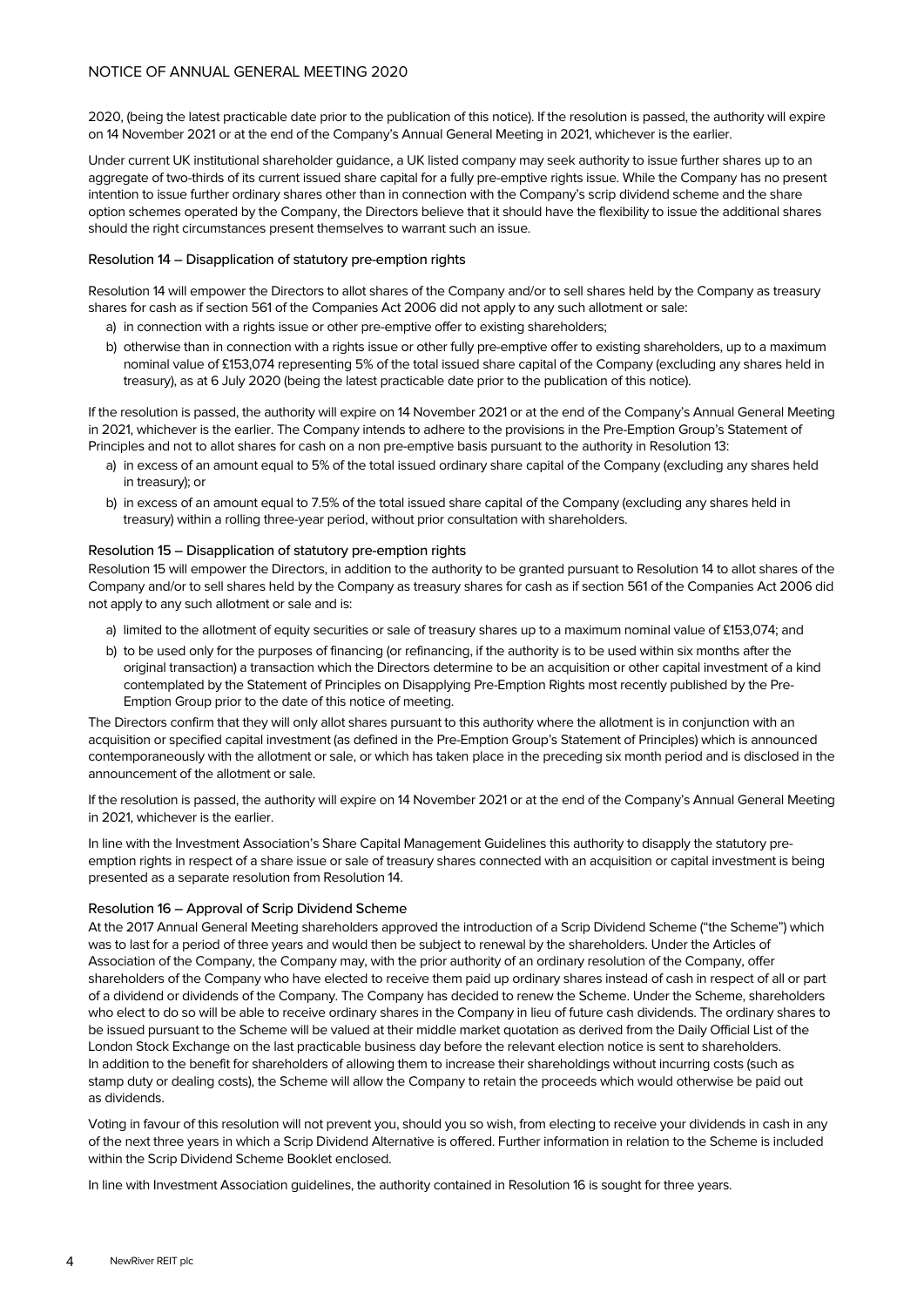## Resolution 17 – Authorise the Company to repurchase its own shares

Under this Resolution, the Company will be given power to make purchases in the market of its own ordinary shares provided that (a) the maximum number of shares which may be purchased is 30,892,515 being approximately 10% of the Company's total issued share capital (excluding shares held in treasury) as at 6 July 2020, being the latest practicable date prior to this notice of meeting, (b) the minimum price which may be paid for a share is one penny; and (c) the maximum price which may be paid for a share is an amount equal to the higher of (1) 105% of the average of the closing price for a share for the five business days immediately preceding the date on which any share is purchased or (2) the higher of the price of the last independent trade and the highest current bid on the trading venue where the purchase is carried out. If the resolution is passed, the authority will expire on 14 November 2021 or at the end of the Company's Annual General Meeting in 2021, whichever is the earlier.

As at 6 July 2020 (being the latest practicable date prior to the publication of this notice) there were options and deferred bonus shares outstanding in respect of 5,936,130 ordinary shares, in aggregate.

If the outstanding options and deferred bonus shares were exercised and converted, they would represent 1.92% of the 308,925,158 ordinary shares of the Company in issue as at 14 August 2020 the date of the AGM. If the buyback authority was exercised in full, that percentage would be 2.14% of the reduced share capital of 278,032,643 ordinary shares of the Company.

The Directors consider it desirable and in the Company's interests for shareholders to grant to the Company authority to exercise this power, within the limits set out above, to enable the Company to purchase its own shares. This authority would only be exercised, if and when conditions are favourable, with a view to enhancing the net asset value per share of the Company.

Any shares purchased would be held as treasury shares which may, at the discretion of the Directors, be resold for cash, transferred in connection with an employee share scheme, or cancelled. No dividends will be paid on, and no voting rights will be exercised in respect of, treasury shares.

#### Resolution 18 – Notice of general meeting

Under the Articles of Association of the Company, the Company may call a general meeting, which is not an Annual General Meeting, on 14 clear days' notice. Section 307A of the Companies Act 2006 in addition requires the Company to pass a special resolution on an annual basis in order to convene general meetings, other than the Company's Annual General Meeting, on 14 clear days' notice. The Directors believe that obtaining this authority is desirable and that it would give the Directors an additional degree of flexibility.

#### **Action to be taken**

As you will not be permitted to attend the AGM in person, you are requested to vote online via www.signalshares.com. Votes should be cast no later than 10.00 am on Wednesday 12 August 2020. If you are a CREST member, you may submit your proxy electronically through CREST. Details of how to do so are set out in the Notes to the Notice of AGM. If you are an institutional investor you may be able to appoint a proxy electronically via the Proxymity platform, a process which has been agreed by the Company and approved by the Registrar. For further information regarding Proxymity, please go to www.proxymity.io. Your proxy must be lodged by 10.00am on Wednesday 12 August 2020 in order to be considered valid. Before you can appoint a proxy via this process you will need to have agreed to Proxymity's associated terms and conditions. It is important that you read these carefully as you will be bound by them and they will govern the electronic appointment of your proxy.

#### **Documents for inspection**

Copies of the Directors' service contracts and letters of appointment will be available for inspection during normal business hours on any weekday from the date of this notice until the conclusion of the AGM at the Company's Registered Office. Shareholders wishing to inspect these documents should contact info@nrr.co.uk.

#### **Recommendation**

The Board considers that the Resolutions are in the best interests of shareholders as a whole and unanimously recommends that shareholders vote in favour of such Resolutions, as the Directors intend to do, or procure to be done, in respect of their own beneficial holdings.

Yours sincerely

Margaret Ford Chairman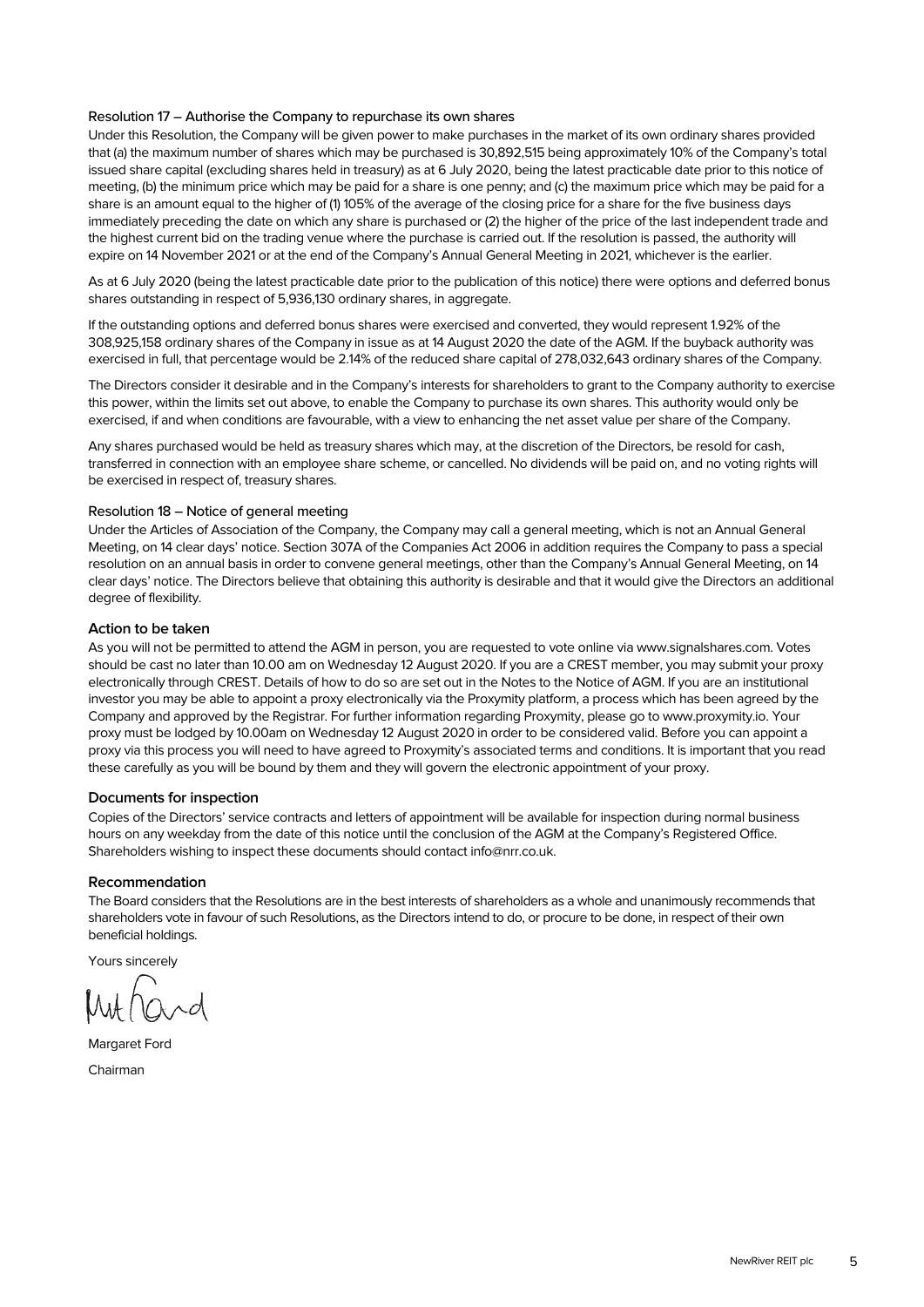# NEWRIVER REIT PLC

(a company incorporated in England & Wales with registered number 10221027)

NOTICE IS HEREBY GIVEN THAT the Annual General Meeting of NewRiver REIT plc (the "Company") will be held on Friday 14 August 2020 at 10.00 am.

## **Ordinary Business**

Each of resolutions 1 – 11 are to be passed as ordinary resolutions.

To consider and, if thought appropriate, pass the following resolutions:

- 1. That the Directors' Report, Auditor's Report and Financial Statements for the year ended 31 March 2020 be received.
- 2. That the Directors' Remuneration Report contained within the Company's 2020 Annual Report on pages 100 to 108 be approved.
- 3. That Margaret Ford, being eligible and offering herself for re-election, be re-elected as a Director of the Company.
- 4. That Colin Rutherford, being eligible and offering himself for re-election, be re-elected as a Director of the Company.
- 5. That Allan Lockhart, being eligible and offering himself for re-election, be re-elected as a Director of the Company.
- 6. That Mark Davies, being eligible and offering himself for re-election, be re-elected as a Director of the Company.
- 7. That Kay Chaldecott, being eligible and offering herself for re-election, be re-elected as a Director of the Company.
- 8. That Alastair Miller, being eligible and offering himself for re-election, be re-elected as a Director of the Company.
- 9. That PricewaterhouseCoopers LLP be re-appointed as auditor of the Company.
- 10.That the Audit Committee be and is hereby authorised to fix the remuneration of the auditor.
- 11. That the Directors of the Company be authorised to declare and pay all dividends of the Company as interim dividends, and that the last dividend referable to a financial year should not be categorised as a final dividend that would ordinarily be subject to shareholder approval.

#### **Special Business**

To consider and, if thought appropriate, pass the following resolutions:

#### As an ordinary resolution:

12.That the Directors' Remuneration Policy, the full text of which is set out on pages 91 to 99 of the Annual Report and Accounts for the financial year ended 31 March 2020, be approved in accordance with Section 439A of the Companies Act 2006, to take effect from the date of this Annual General Meeting.

#### As an ordinary resolution:

- 13. That the Directors be and are hereby generally and unconditionally authorised in accordance with section 551 of the Companies Act 2006 to exercise all the powers of the Company to allot shares in the Company and to grant rights to subscribe for, or to convert any security into, shares in the Company ("Rights"):
	- a) up to an aggregate nominal amount of £1,020,494; and
	- b) up to an additional aggregate nominal amount of £1,020,494 provided that (a) they are equity securities (within the meaning of section 560(1) of the Companies Act 2006) and (b) they are offered by way of a rights issue or other preemptive offering to holders of ordinary shares on the register of shareholders at such record date as the Directors' may determine where the equity securities respectively attributable to the interests of the ordinary shareholders are proportionate (as nearly as may be practicable) to the respective numbers of ordinary shares held or deemed to be held by them on any such record date and to other holders of equity securities entitled to participate therein (if any), subject to such exclusions or other arrangements as the Directors may deem necessary or expedient to deal with treasury shares, fractional entitlements or legal or practical problems arising under the laws of any overseas territory or the requirements of any regulatory body or stock exchange or by virtue of shares being represented by depositary receipts or any other matter,

provided that this authority shall expire at the conclusion of the next Annual General Meeting of the Company to be held in 2021, or, if earlier, at the close of business on 14 November 2021 save that the Company shall be entitled to make offers or agreements before the expiry of such authority which would or might require shares to be allotted or Rights to be granted after such expiry and the Directors shall be entitled to allot shares and grant Rights pursuant to any such offer or agreement as if this authority had not expired; and all unexercised authorities previously granted to the Directors to allot shares and grant Rights be and are hereby revoked.

#### As a special resolution:

- 14. That, if Resolution 13 is passed and in addition to the powers contained therein, the Directors be and are hereby authorised pursuant to sections 570 and 573 of the Companies Act 2006 to allot equity securities (within the meaning of section 560 of that Act) for cash and/or to sell ordinary shares held by the Company as treasury shares pursuant to the authority conferred by Resolution 13 as if section 561(1) of that Act did not apply to any such allotment or sale, such authority to be limited:
	- a) to allotments of equity securities, or sales of treasury shares, in connection with a rights issue, open offer, or other preemptive offer to existing ordinary shareholders (other than shareholders holding treasury shares) in proportion (as nearly as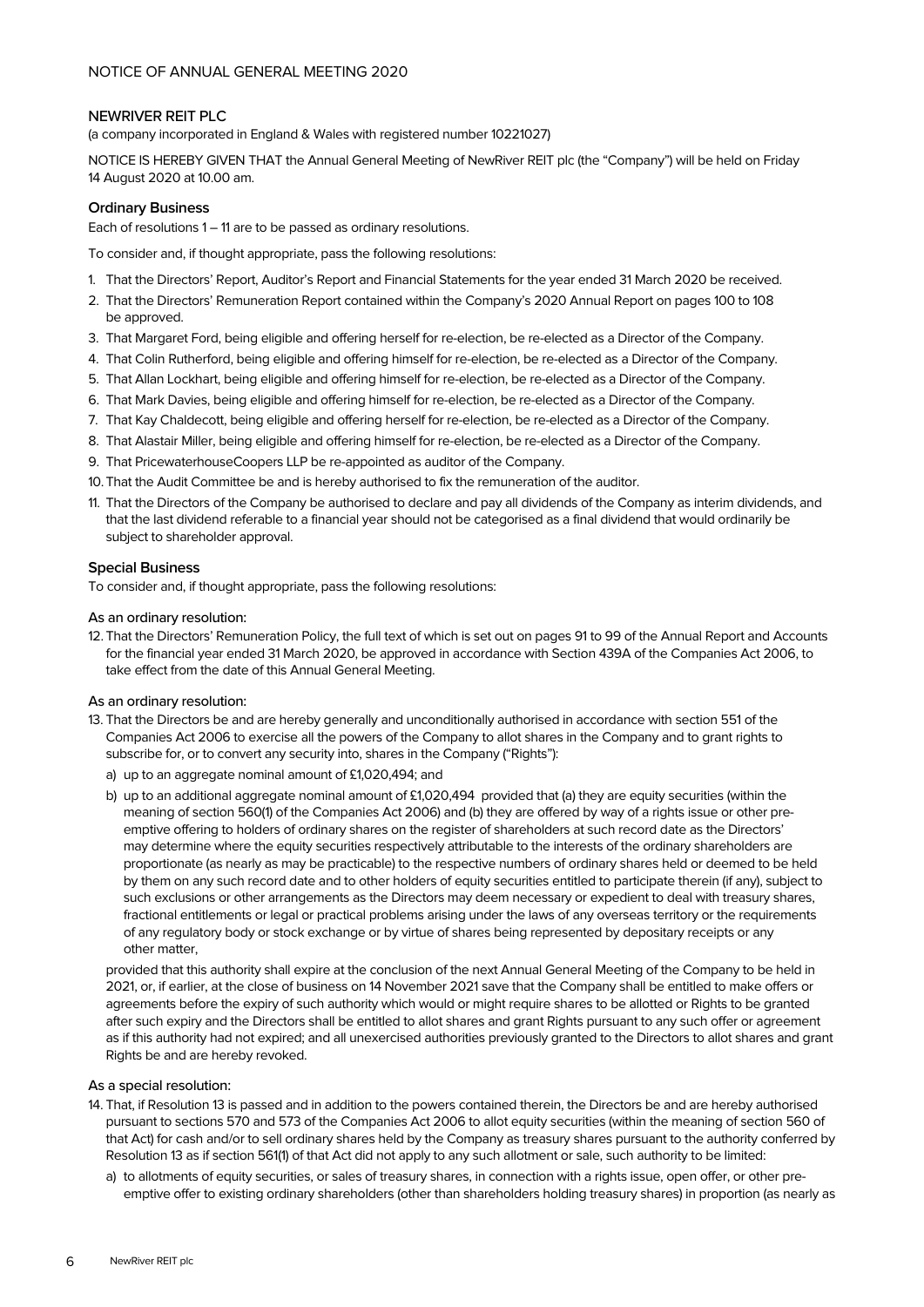may be practicable) to their respective holdings and holders (excluding any holding of shares as treasury shares) of any other class of equity securities in existence with the right to participate in allotments of such class of equity securities, subject to such exclusions or other arrangements as the Directors may deem necessary or expedient to deal with treasury shares, fractional entitlements or legal or practical problems arising under the laws of any overseas territory or the requirements of any regulatory body or stock exchange or by virtue of shares being represented by depositary receipts or any other matter; and

b) to the allotment of equity securities or the sale of treasury shares (otherwise than under paragraph (a)), up to a maximum nominal amount of £153,074 .

such authority to expire at the conclusion of the next Annual General Meeting of the Company to be held in 2021 or, if earlier, at the close of business on 14 November 2021 but, in each case, prior to its expiry the Company may make offers, and enter into agreements, which would, or might, require equity securities to be allotted (and treasury shares to be sold) after the authority expires and the Directors may allot equity securities (and sell treasury shares) under any such offer or agreement as if the authority had not expired.

#### As a special resolution:

- 15.That, if Resolution 13 is passed and in addition to the powers contained therein and in Resolution 14, the Directors be and are hereby authorised pursuant to sections 570 and 573 of the Companies Act 2006 to allot equity securities (within the meaning of section 560 of that Act) and/or to sell ordinary shares held by the Company as treasury shares for cash under the authority given by Resolution 13 as if section 561(1) of that Act did not apply to any such allotment or sale, such authority to be:
	- a) limited to the allotment of equity securities or sale of treasury shares up to a maximum nominal amount of £153,074; and
	- b) used only for the purposes of financing (or refinancing, if the authority is to be used within six months after the original transaction) a transaction which the Board of the Company determines to be an acquisition or other capital investment of a kind contemplated by the Statement of Principles on Disapplying Pre-Emption Rights most recently published by the Pre-Emption Group prior to the date of this notice,

such authority to expire at the conclusion of the next Annual General Meeting of the Company or, if earlier, at the close of business on 14 November 2021 but, in each case, prior to its expiry the Company may make offers, and enter into agreements, which would, or might, require equity securities to be allotted (and treasury shares to be sold) after the authority expires and the Directors may allot equity securities (and sell treasury shares) under any such offer or agreement as if the authority had not expired.

# As an ordinary resolution:

16.That, subject to the passing of Resolution 13 and in accordance with Article 156 of the Company's Articles of Association, the Directors be and are hereby authorised, for the period of three years from the date of passing of this resolution, to offer to any holder of ordinary shares in the Company, the right to elect to receive ordinary shares credited as fully paid, instead of cash in respect of the whole (or part, to be determined by the Directors) of all or any dividend on such terms as the Directors shall determine (subject to the terms provided in the Articles of Association of the Company) from time to time.

#### As a special resolution:

- 17. That the Company be and is hereby unconditionally and generally authorised for the purpose of section 701 of the Companies Act 2006 to make market purchases (as defined in section 693 of that Act) of ordinary shares of one pence each in the capital of the Company provided that:
	- a) the maximum number of shares which may be purchased is 30,892,515 ;
	- b) the minimum price which may be paid for each share is one penny, being the nominal value of an ordinary share;
	- c) the maximum price which may be paid for a share is an amount equal to the higher of (1) 105 per cent of the average of the closing price of the Company's ordinary shares as derived from the London Stock Exchange Daily Official List for the five business days immediately preceding the day on which such share is contracted to be purchased or (2) the price of the last independent trade and the highest current bid on the trading venue where the purchase is carried out; and
	- d) this authority shall expire at the conclusion of the Annual General Meeting of the Company to be held in 2021 or, if earlier, on 14 November 2021 (except in relation to the purchase of shares the contract for which was concluded before the expiry of such authority and which might be executed wholly or partly after such expiry) unless such authority is renewed prior to such time.

#### As a special resolution:

18. That a General Meeting other than an Annual General Meeting may be called on not less than 14 clear days' notice.

Dated: 7 July 2020 By order of the Board On behalf of Prism Cosec Limited Company Secretary NewRiver REIT plc, 16 New Burlington Place, London, W1S 2HX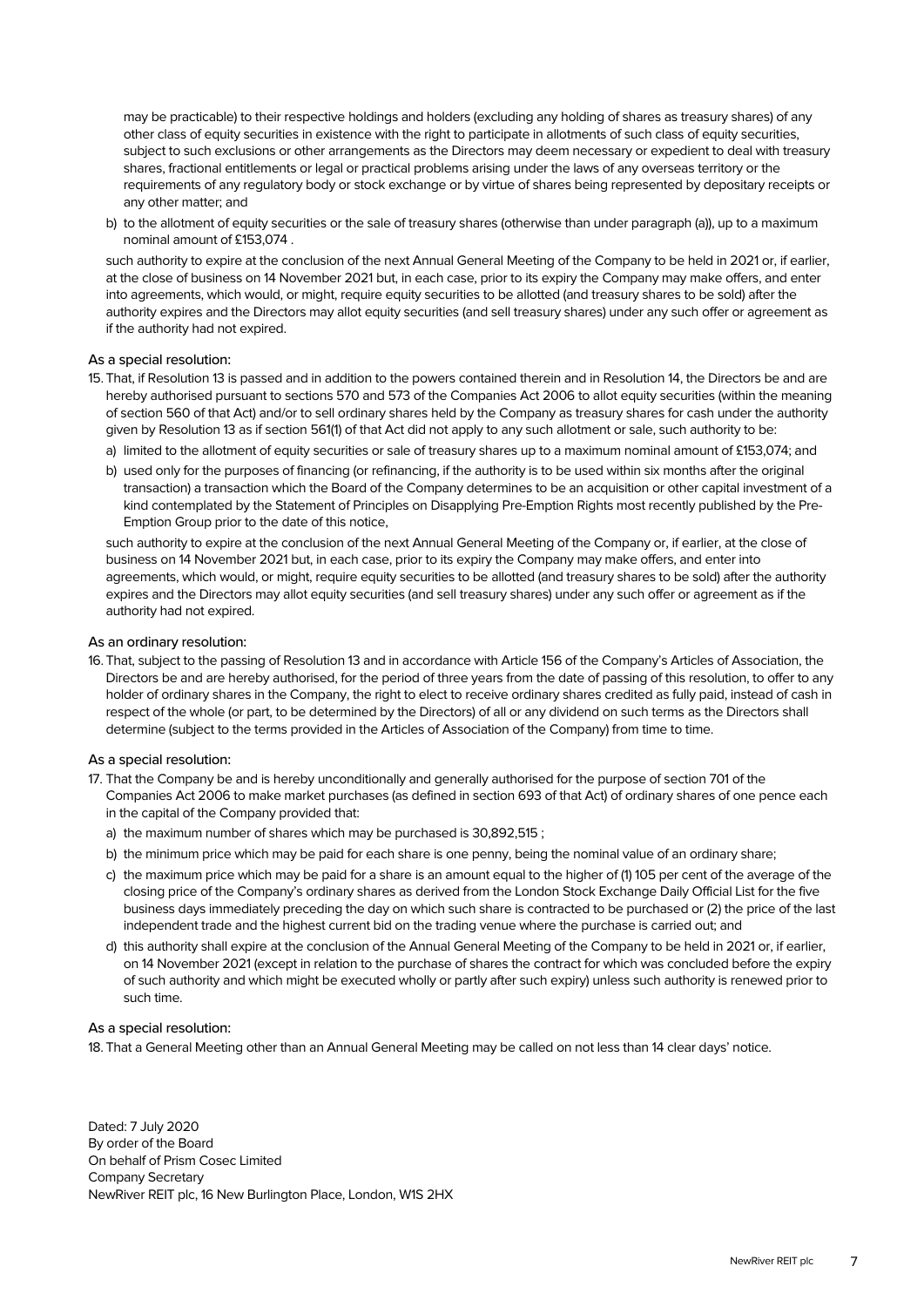Directors' Biographical Details

**Margaret Ford OBE** 

Non-Executive Chairman Appointed July 2017

Committee membership Nomination Committee (chair) Remuneration Committee

## Relevant experience, skills and contribution

Margaret Ford has over 20 years' experience as a Non-Executive Director and Chairman of private and Stock Exchange listed companies and extensive experience of working with the Government. Margaret has extensive knowledge across the real estate market and is an Honorary Member of the Royal Institute of Chartered Surveyors. From 2002 to 2008, she was Chairman of English Partnerships (now Homes England) and from 2009 to 2012, she was a member of the Olympic Board and Chairman of the Olympic Park Legacy Company. Margaret was previously a Non-Executive Director of Taylor Wimpey plc and SEGRO plc, and the former Chairman of Grainger plc and May Gurney Integrated Services plc.

#### External Appointments

Listed Companies STV Group plc (Chairman) Lendlease Corporation (Non-Executive Director)

**Other** 

Chairman of Challenge Board, Buckingham Palace Reservicing Programme National President of the British Epilepsy Association British Olympic Association Baroness Ford was appointed to the House of Lords in 2006. She is a Crossbench peer and is currently on an extended leave of absence from Parliament.

**Allan Lockhart**  Chief Executive Officer

Committee membership None

## Relevant experience, skills and contribution

Allan has over 30 years' experience in the UK real estate market specialising in the retail sector. He started his career with Strutt & Parker in 1988 advising major property companies and institutions on retail investment and development. In 2002, Allan was appointed as retail director to Halladale and was responsible for coordinating the acquisition and implementation of the asset management strategies of over 20 shopping centres as well as acquiring and completing several profitable retail developments. In 2009 he co-founded NewRiver and served as Property Director since its IPO until being appointed Chief Executive Officer in May 2018.

External Appointments None.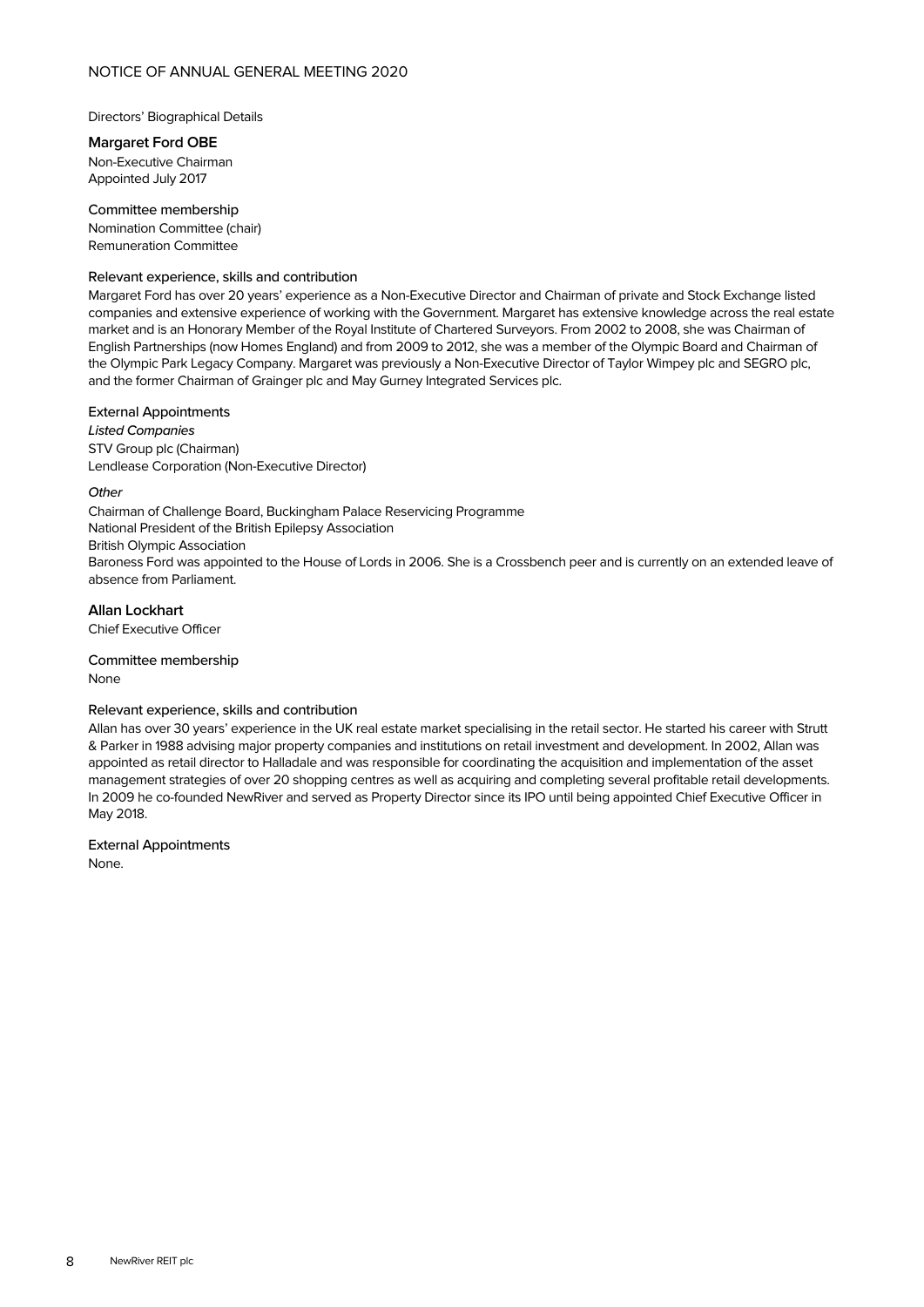# **Mark Davies**

Chief Financial Officer

Committee membership None

#### Relevant experience, skills and contribution

Mark is a Chartered Accountant with over 20 years' experience who joined the Company at its inception in 2009 and has played an integral part in growing the business to a FTSE 250 Company. Mark has a strong track record in Capital Markets including raising £2 billion of new capital and as the steward of the Group balance sheet moving the Company to an unsecured debt structure following the issuance of a £300 million ten-year corporate bond in 2018. Mark is also Chief Executive Officer of Hawthorn Leisure, which is a business of over 700 community pubs and Convenience Stores. Mark led the acquisition of Hawthorn in 2018 and oversaw the successful integration of the business in early 2019. He also sits on the Board of the British Beer and Pub Association ("BBPA"). Prior to joining NewRiver Mark was CFO of Omega Land which was a £1 billion private equity fund owned by Morgan Stanley and prior to that an Audit and Corporate Finance Partner at Grant Thornton and BDO.

#### External Appointments

BBPA (Board member)

#### **Kay Chaldecott**

Independent Non-Executive Director Appointed March 2012

#### Committee membership

Remuneration Committee (chair) Nomination Committee Audit Committee

# Relevant experience, skills and contribution

Kay has over 25 years' experience of developing and managing regional shopping centres throughout the UK. Kay is a member of the Royal Institution of Chartered Surveyors and has a breadth of industry knowledge covering the retail development process, retail mix and leasing and shopping centre operations. Kay was Managing Director of the shopping centre business of Capital Shopping Centres Group plc (now Intu Properties plc) and served as a main Board Director. She was also previously a Non-Executive Director of St. Modwen Properties PLC.

# External Appointments

Listed Companies None.

**Other** 

Lichfields planning and development consultancy (Board member) Next Leadership (member of the Advisory Board)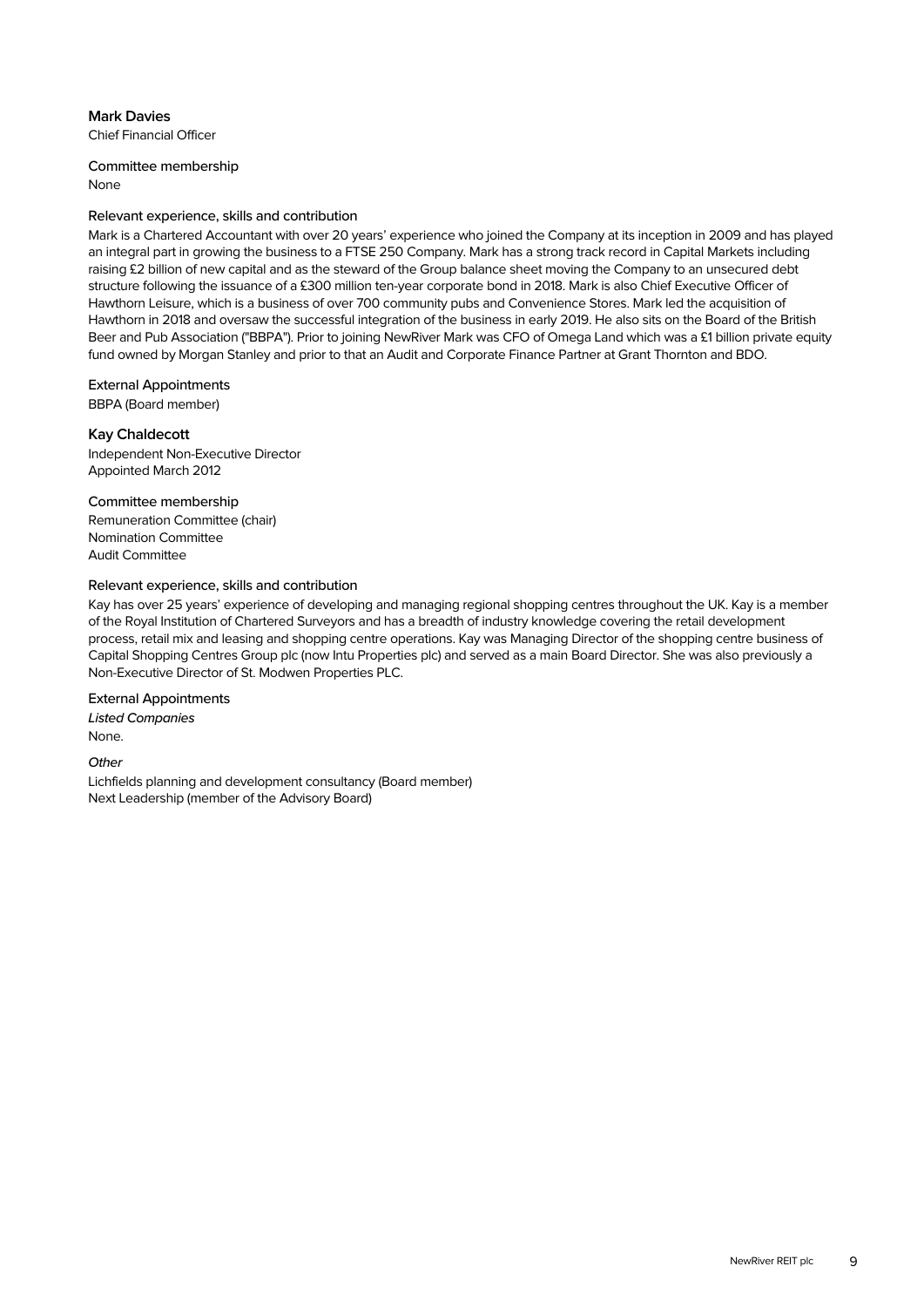**Alastair Miller**  Senior Independent Director Appointed January 2016

Committee membership Audit Committee (chair) Nomination Committee Remuneration Committee

#### Relevant experience, skills and contribution

Alastair is a Chartered Accountant and has significant, recent and relevant financial experience. Throughout his career Alastair has developed skills over risk management, property, systems, company secretariat and investor relations. Having worked for New Look Group for 14 years, Alastair has an in-depth understanding of retailers and the factors that impact their trading and profitability. Alastair was formerly Chief Financial Officer of New Look Group, Group Finance Director of the RAC, and Finance Director of a company within the BTR Group. Alastair qualified as a Chartered Accountant with Deloitte Haskins and Sells and was a management consultant at Price Waterhouse. In addition to being the Senior Independent Director Alastair has responsibility for ensuring that the Board successfully engages with our workforce.

# External Appointments:

Listed Companies Superdry Plc (Director and Auditco Chair)

**Other** RNLI (Risk and Audit committee member)

**Colin Rutherford**  Independent Non-Executive Director Appointed February 2019

Committee membership

Audit Committee Nomination Committee Remuneration Committee

#### Relevant experience, skills and contribution

Colin is an international listed public and private company chairman and independent non executive director, with relevant sector experience including asset management, financials, leisure and real estate. Colin graduated in accountancy and finance and qualified with Touche Ross (now Deloitte) in 1984 and is a member of the Institute of Chartered Accountants of Scotland.

#### External Appointments

Listed Companies Mitchells & Butlers plc (Director and Audit Committee Chairman) Evofem Biosciences Inc, (Director and Audit Committee Chairman)

**Other** Brookgate Limited (Chairman)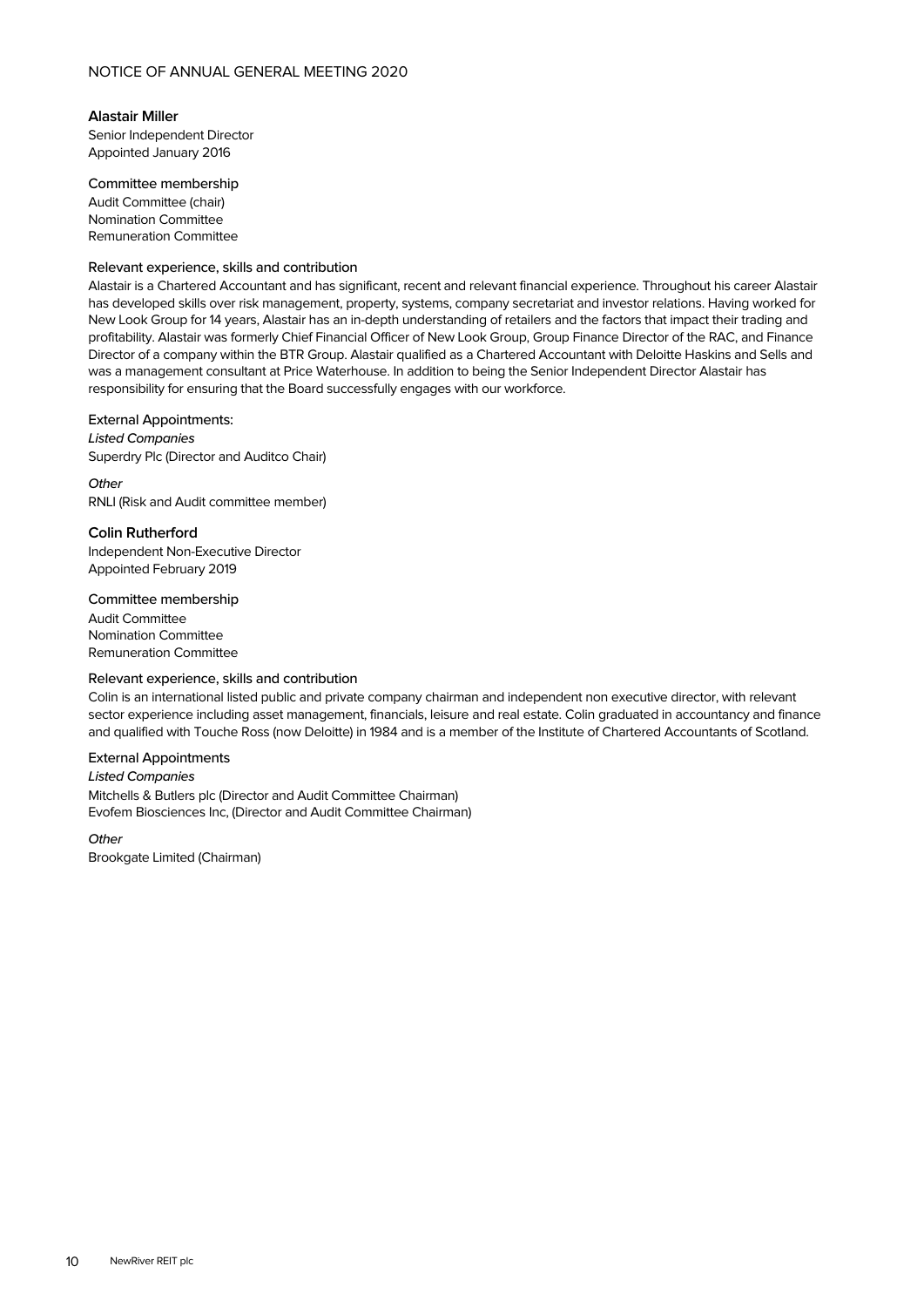### **Notes:**

- 1. Shareholders entitled to attend and vote at the meeting may appoint one or more proxies (who need not be shareholders) to exercise all or any of their rights to attend, speak and vote on their behalf. More than one proxy may be appointed provided that each proxy is appointed to exercise rights attached to different shares. A proxy need not be a shareholder of the Company. Given the current UK Government guidance and restrictions, you are encouraged to submit a proxy vote in advance of the meeting as it will not be possible for you to attend in person. You should appoint the Chairman of the meeting as your proxy. Appointment of any person other than the Chairman of the meeting would result in your votes not being cast, as third party proxies will not be permitted entry to the AGM.
- 2. The right to appoint a proxy does not apply to persons whose shares are held on their behalf by another person and who have been nominated to receive communications from the Company in accordance with section 146 of the Companies Act 2006 ("nominated persons"). Nominated persons may have a right under an agreement with the shareholder who holds the shares on their behalf to be appointed (or to have someone else appointed) as a proxy. Alternatively, if nominated persons do not have such a right, or do not wish to exercise it, they may have a right under such an agreement to give instructions to the person holding the shares as to the exercise of voting rights.
- 3. To be valid, Forms of Proxy (and the power of attorney or other authority, if any, under which it is signed or a notarially certified copy thereof) must be received by the Company's registrar, Link Asset Services, 34 Beckenham Road, Beckenham BR3 4ZF as soon as possible and, in any event, so as to arrive no later than 10.00 am on Wednesday 12 August 2020.
- 4. You can vote either:
	- by logging on to www.signalshares.com and following the instructions;
	- · You may request a hard copy form of proxy directly from the registrars, Link Asset Services (previously called Capita), on Tel: 0371 664 0300. Calls are charged at the standard geographic rate and will vary by provider. Calls outside the United Kingdom will be charged at the applicable international rate. Lines are open between 09:00 – 17:30, Monday to Friday excluding public holidays in England and Wales. In order for a proxy appointment to be valid a form of proxy must be completed. In each case the form of proxy must be received by Link Asset Services at 34 Beckenham Road, Beckenham, Kent, BR3 4ZF by 10.00 am on Wednesday 12 August 2020.
	- in the case of CREST members, by utilising the CREST electronic proxy appointment service in accordance with the procedures set out below.
	- Proxymity Voting if you are an institutional investor you may also be able to appoint a proxy electronically via the Proxymity platform, a process which has been agreed by the Company and approved by the Registrar. For further information regarding Proxymity, please go to www.proxymity.io. Your proxy must be lodged by 10.00am on Wednesday 12 August 2020 in order to be considered valid. Before you can appoint a proxy via this process you will need to have agreed to Proxymity's associated terms and conditions. It is important that you read these carefully as you will be bound by them and they will govern the electronic appointment of your proxy.
- 5. The right of a shareholder to vote at the meeting will be determined by reference to the share register. To be entitled to attend, vote and speak at the AGM, shareholders must be registered in the share register of the Company at close of business on Wednesday 12 August 2020 (or, in the event of any adjournment, on the date which is two days before the time of the adjourned meeting), excluding any part of a day which is not a working day.
- 6. a) CREST members who wish to appoint a proxy or proxies by utilising the CREST electronic proxy appointment service may do so by utilising the procedures described in the CREST Manual on the Euroclear website (www.euroclear.com/CREST). CREST Personal Members or other CREST sponsored members, and those CREST members who have appointed a voting service provider(s), should refer to their CREST sponsor or voting service provider(s), who will be able to take the appropriate action on their behalf.
	- b) In order for a proxy appointment made by means of CREST to be valid, the appropriate CREST message (a 'CREST Proxy Instruction') must be properly authenticated in accordance with Euroclear UK & Ireland Limited specifications and must contain the information required for such instructions, as described in the CREST Manual. The message regardless of whether it constitutes the appointment of a proxy or an amendment to the instruction given to a previously appointed proxy must, in order to be valid, be transmitted so as to be received by the issuer's agent (ID: RA10) by the latest time(s) for receipt of proxy appointments specified in the notice of meeting. For this purpose, the time of receipt will be taken to be the time (as determined by the timestamp applied to the message by the CREST Applications Host) from which the issuer's agent is able to retrieve the message by enquiry to CREST in the manner prescribed by CREST. After this time any change of instructions to proxies appointed through CREST should be communicated to the appointee through other means.
	- c) The Company may treat as invalid a CREST Proxy Instruction in the circumstances set out in Regulation 35(5)(a) of the Uncertificated Securities Regulations 2001.
	- d) CREST members and, where applicable, their CREST sponsors or voting service providers should note that Euroclear UK & Ireland Limited does not make available special procedures in CREST for any particular messages. Normal system timings and limitations will therefore apply in relation to the input of CREST Proxy Instructions. It is the responsibility of the CREST member concerned to take (or, if the CREST member is a CREST personal member or sponsored member or has appointed a voting service provider(s), to procure that their CREST sponsor or voting service provider(s) take(s)) such action as shall be necessary to ensure that a message is transmitted by means of the CREST system by any particular time. In this connection, CREST members and, where applicable, their CREST sponsors or voting service providers are referred, in particular, to those sections of the CREST Manual concerning practical limitations of the CREST system and timings.